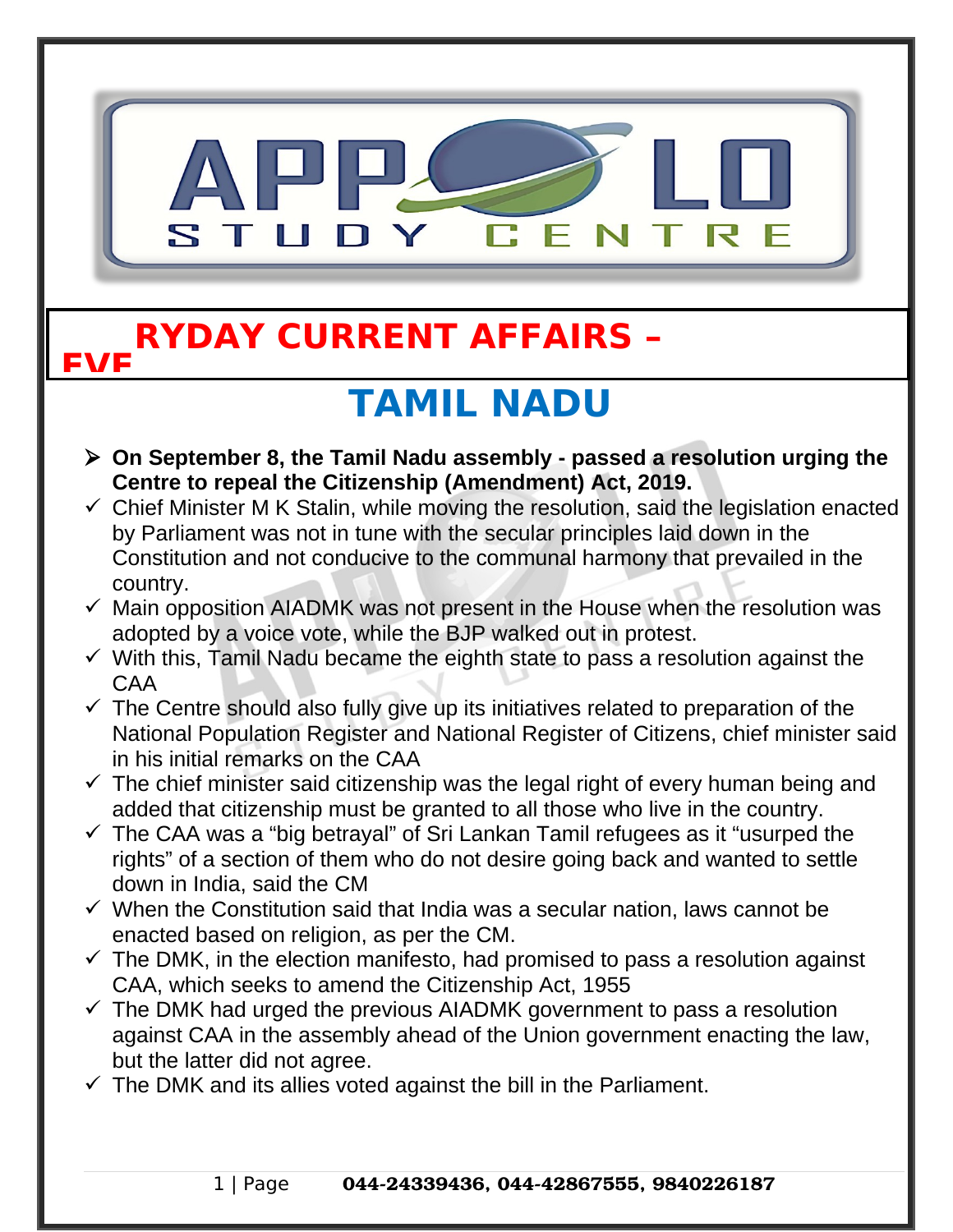- $\checkmark$  The Citizenship (Amendment) Act, 2019, seeks to make migrants, Hindus, Sikhs, Buddhists, Jains, Parsis and Christians from Afghanistan, Bangladesh and Pakistan, eligible for citizenship.
- $\checkmark$  Kerala and Puducherry were the first state and first union territory respectively to oppose the Centre's 2019 amendment law on citizenship
- $\checkmark$  Seven States Kerala, Punjab, Rajasthan, West Bengal, Madhya Pradesh, Chhattisgarh (Cabinet resolution) and Telangana (also, against National Population Register and National Register of Citizens) had already passed resolutions against the CAA.
- $\checkmark$  Andhra Pradesh, Delhi and Jharkhand Assemblies had passed resolutions against the NRC and NPR
- $\checkmark$  Gujarat and Goa passed resolutions and a "congratulatory motion" respectively in favour of the CAA
- $\checkmark$  The Meghalaya Assembly had passed a resolution, urging the Centre to keep the state out of the ambit of the CAA.
- **On September 8, Chief Minister M K Stalin announced that the state government would set up a state SC/ST Commission with statutory powers to protect the legal rights of SC/STs.**
- $\checkmark$  He also said that Adi Dravidar Welfare Schools in the state would henceforth function under the Adi Dravidar Department instead of the School Education Department.
- $\checkmark$  The government will award villages with Rs.10 lakh for maintaining harmony among communities and being role models for others.
- $\checkmark$  The state government will introduce a bill in the ongoing assembly session itself to set up the commission, said the CM
- $\checkmark$  He said the government had reconstituted a state-level vigilance and monitoring committee under SC/ST (Prevention of Atrocities) Act, comprising more than 50 members from all parties and held a meeting in August.
- $\checkmark$  The aim of setting up the committee was to elicit the views of all sections and resolve the issues of the people with coordinated approach.
- $\checkmark$  The state government has issued orders to set up four new special courts in Salem, Krishnagiri, Madurai and Tirunelveli to try cases relating to SC/ST (Prevention of Atrocities) Act, in addition to 18 existing courts.
- $\checkmark$  The chief minister said the financial aid extended to the affected people under SC/ST (Prevention of Atrocities) Act will be enhanced to minimum of Rs 1 lakh and maximum of Rs 12 lakh
- $\checkmark$  Further, the government is also planning to change the norms to provide educational scholarships to the students of 'first generation' rather than 'first graduate' to help more members of a family get benefits
- $\checkmark$  This was announced by the backward classes, most backward classes and denotified communities welfare minister S S Sivasankar.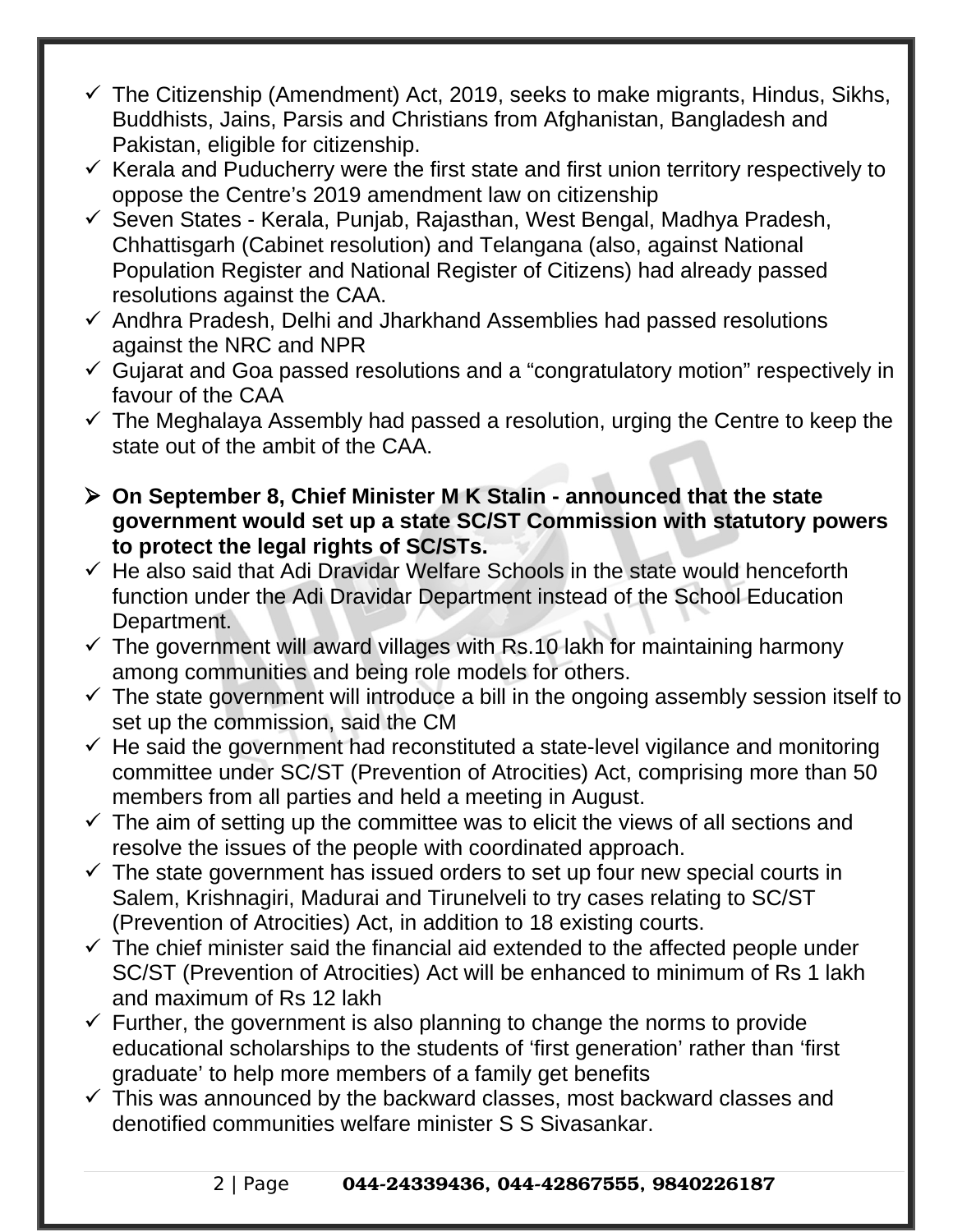- $\checkmark$  In another development, Chief Minister M K Stalin will soon write to Prime Minister Narendra Modi demanding caste-based census
- $\checkmark$  The DMK government had also sought a constitutional amendment to provide reservation in private sector against the backdrop of many public sector companies being privatised.
- $\checkmark$  The previous AIADMK government had appointed Justice (retired) A Kulasekaran as chairman of the commission for collection of quantifiable data on castes, communities and tribes in December and mandated to submit a report in six months
- $\checkmark$  The caste census was last conducted in 1931, and even the data of Socio-Economic and Caste Census 2011 conducted by the Union government have not been released till date.

#### **On September 8, the ruling DMK - tabled four bills in the state assembly**

- $\checkmark$  This includes a bill introducing an amendment to the Tamil Nadu Acquisition of Land for Industrial Purposes Act, 1997, which was moved by state Industries minister Thangam Thennarasu.
- $\checkmark$  The amendment seeks to vest land acquisition powers for industrial purposes with the Commissioner for Land Administration (CLA) to help speed up the acquisition process.
- $\checkmark$  Another bill was introduced by agriculture minister M R K Panneerselvam to amend the Tamil Nadu Agricultural Produce Marketing (Regulation) Act, 1987
- $\checkmark$  It seeks to extend the tenure of the special officers of 24 marketing committees for a period of one year with effect from November 30.
- $\checkmark$  Finance minister Palainivel Thiaga Rajan also introduced a bill to amend the Tamil Nadu Government Servants (Conditions of Service) Act, 2016
- $\checkmark$  This seeks to give effect to the special reservation for the most backward classes (vanniyakula kshatriya), the most backward classes and denotified communities, and the most backward classes at 10.5%, 7% and 2.5%, respectively, within the 20% provided for most backward classes and denotified communities.
- $\checkmark$  Another bill was also introduced by the minister to amend the Tamil Nadu Government Servants (Conditions of Service) Act, 2016, to give statutory effect to an executive order issued in 2017 to revise the syllabus/scheme/pattern of the Tamil second language test, based on the recommendation of the departmental examinations reforms committee.
- $\checkmark$  Under the bill, the candidate should secure a minimum of 45 marks in written examination and 60 marks in viva-voce examination.

### **STATES**

 **On September 8, the Brihanmumbai municipal corporation (BMC) - signed an agreement with Cambridge University for offering Cambridge International Board's curriculum in some civic-run schools in the city.**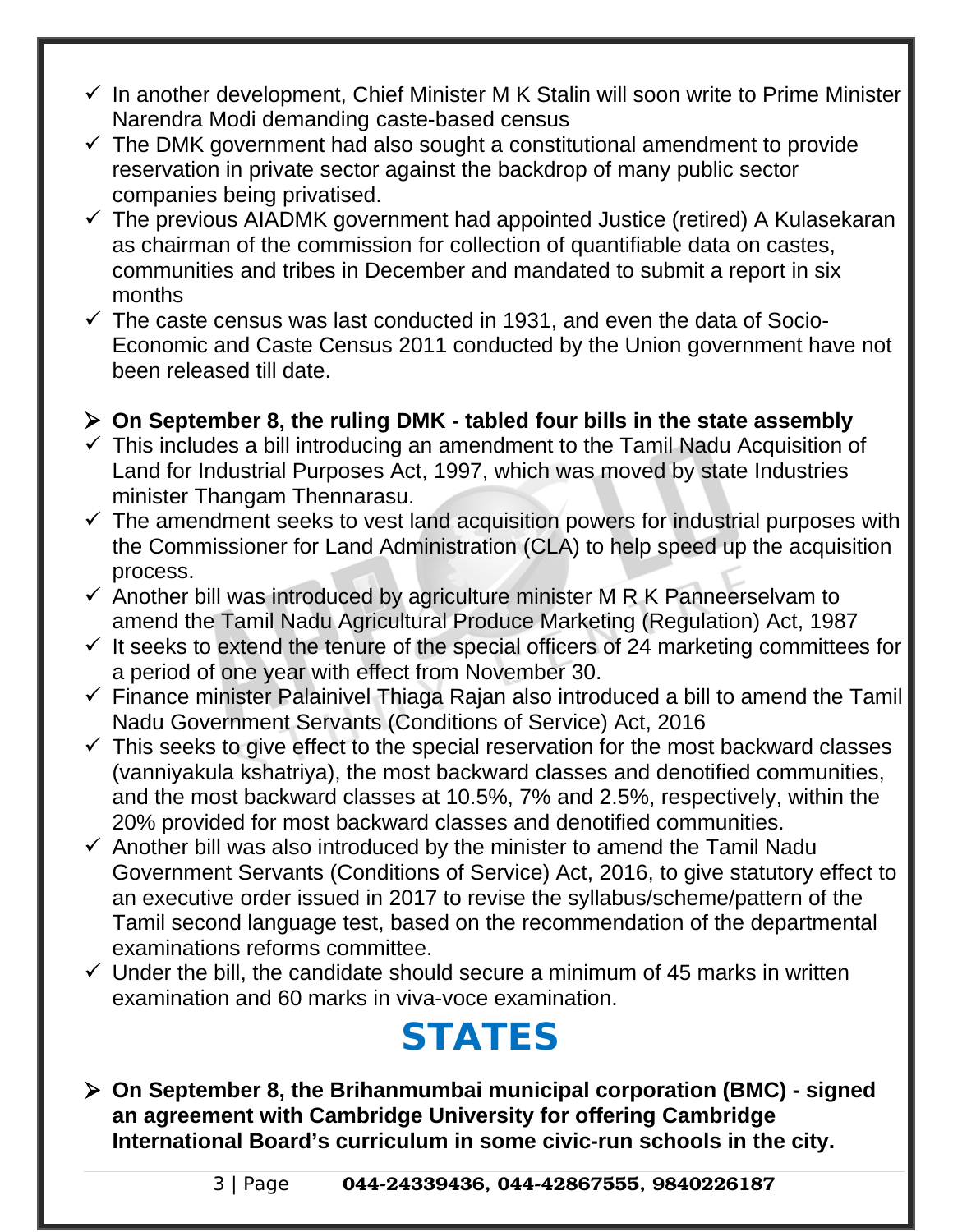- $\checkmark$  The course will be started in some of the designated 'Public Schools' of the BMC from the next academic year
- $\checkmark$  BMC aims to have one school affiliated with the Cambridge Board in each of the 24 administrative wards in Mumbai
- $\checkmark$  Mumbai currently has 12 schools with CBSE and ICSE board curriculum.

# **NATIONAL**

 **On September 8, the government – approved the minimum support price (MSP) for six rabi crops of 2021-22 for the 2022-23 marketing season, beginning April1 next year.**

| Crop                 | 2021-22      | 2022-23      | %rise |
|----------------------|--------------|--------------|-------|
|                      | (Rs/quintal) | (Rs/quintal) |       |
| <b>Wheat</b>         | 1,975        | 2,015        | 2.03  |
| Barley               | 1,600        | 1,635        | 2.19  |
| Gram                 | 5,100        | 5,230        | 2.55  |
| Masur (lentil)       | 5,100        | 5,500        | 7.84  |
| Rapeseed and Mustard | 4,650        | 5,050        | 8.6   |
| <b>Safflower</b>     | 5,327        | 5,441        | 2.14  |

- $\checkmark$  This was one of the earliest announcement of minimum support price (MSP) for rabi crops in recent years
- $\checkmark$  The MSP was "approved" by the Cabinet Committee on Economic Affairs (CCEA) chaired by Prime Minister Narendra Modi.
- $\checkmark$  As per the announcement, wheat has been given an increase of just 2.03% the lowest in a decade.
- $\checkmark$  India is the world's second-biggest wheat consumer
- $\checkmark$  MSPs for other crops barley, gram, lentil (masur), rapeseed & mustard, and safflower– have been hiked in the range of 2.14-8.60 %
- $\checkmark$  The highest increase, in absolute terms, of Rs 400 per quintal is provided for lentil (masur) and rapeseed & mustard.
- $\checkmark$  The increase in MSP for rabi crops for RMS 2022-23 is in line with the Union Budget 2018-19 announcement of fixing the MSPs at a level of at least 1.5 times of the all-India weighted average cost of production, aiming a reasonably fair remuneration for farmers.
- $\checkmark$  The expected returns to farmers over their cost of production are estimated to be highest in case of wheat and rapeseed & mustard (100% each), followed by lentil (79%); gram (74%); barley (60%); safflower (50%).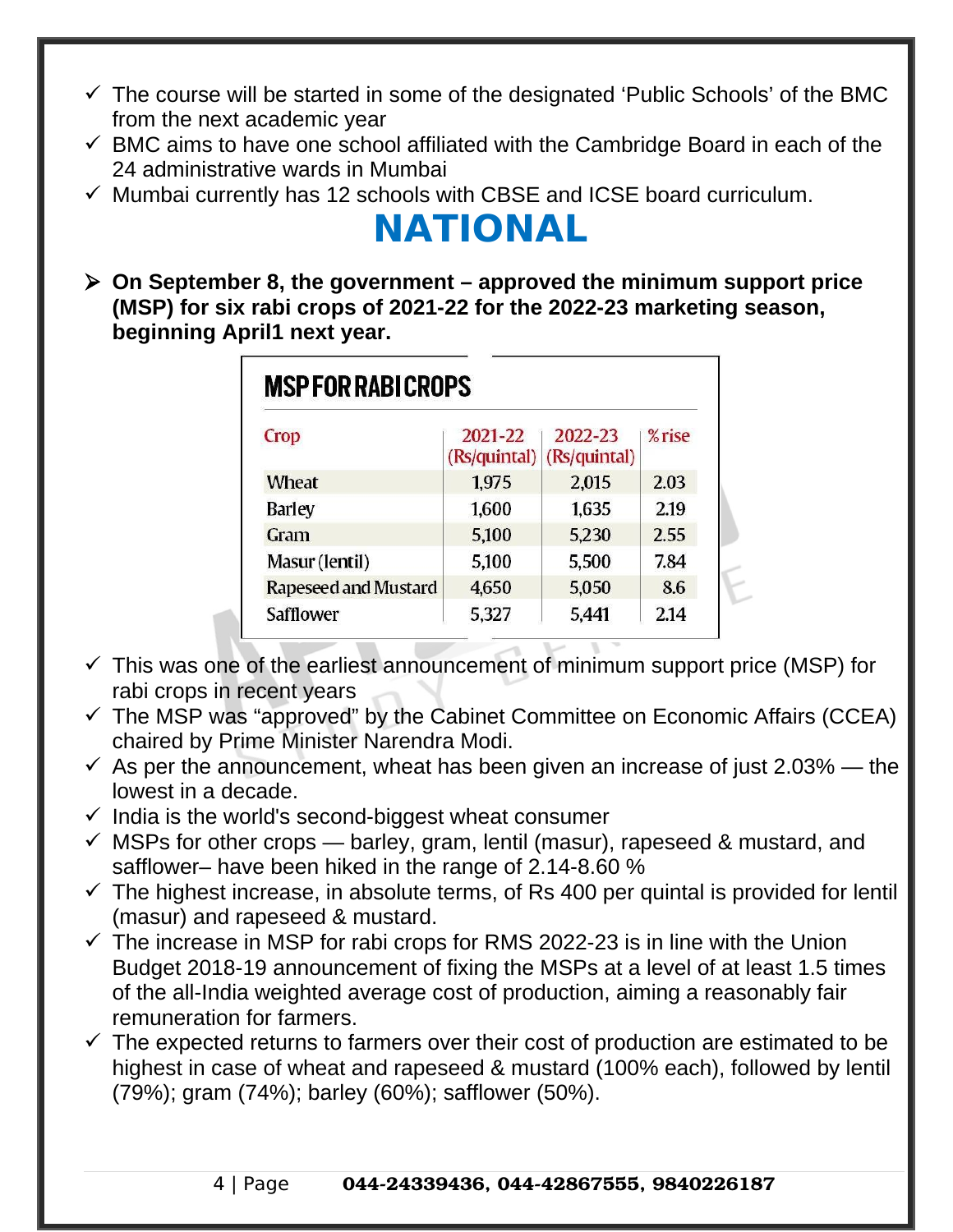- The Umbrella Scheme "Pradhan Mantri Annadata Aay SanraksHan Abhiyan' (PM-AASHA) announced by the government in 2018 will aid in providing remunerative return to farmers for their produce.
- $\checkmark$  The Umbrella Scheme consists of three sub-schemes Price Support Scheme (PSS), Price Deficiency Payment Scheme (PDPS) and Private Procurement & Stockist Scheme (PPSS) - on a pilot basis
- $\checkmark$  MSP is the rate at which the government buys the grain from farmers
- $\checkmark$  As per the norm, the government fixes MSPs for 23 crops grown in both kharif and rabi seasons.
- $\checkmark$  The MSP hike comes before the sowing of rabi (winter crop) begins from October, immediately after the harvest of kharif crops.
- **On September 8, the government has cleared \$3 billion Airbus-Tata project to build 56 military transport aircraft**
- $\checkmark$  The Cabinet Committee of security approved the procurement of 56 twinturboprop C-295MW transport aircraft for the Indian Air Force



- $\checkmark$  The long-pending Airbus-Tata project seeks to replace the old Avro-748 planes of the IAF, which were first inducted in the early-1960.
- $\checkmark$  Out of the 56 aircrafts, 16 aircrafts will be delivered in a flyaway condition by Airbus Defence and Space (Spain) within two years of the signing of the actual contract
- $\checkmark$  The remaining 40 will be manufactured in India by the Tata Consortium within 10 years.
- $\checkmark$  All 56 aircraft will be installed with the indigenous Electronic Warfare Suite
- $\checkmark$  This is the first project of its kind in which a military aircraft will be manufactured in India by a private company, through Transfer of Technology by the Airbus to Tata.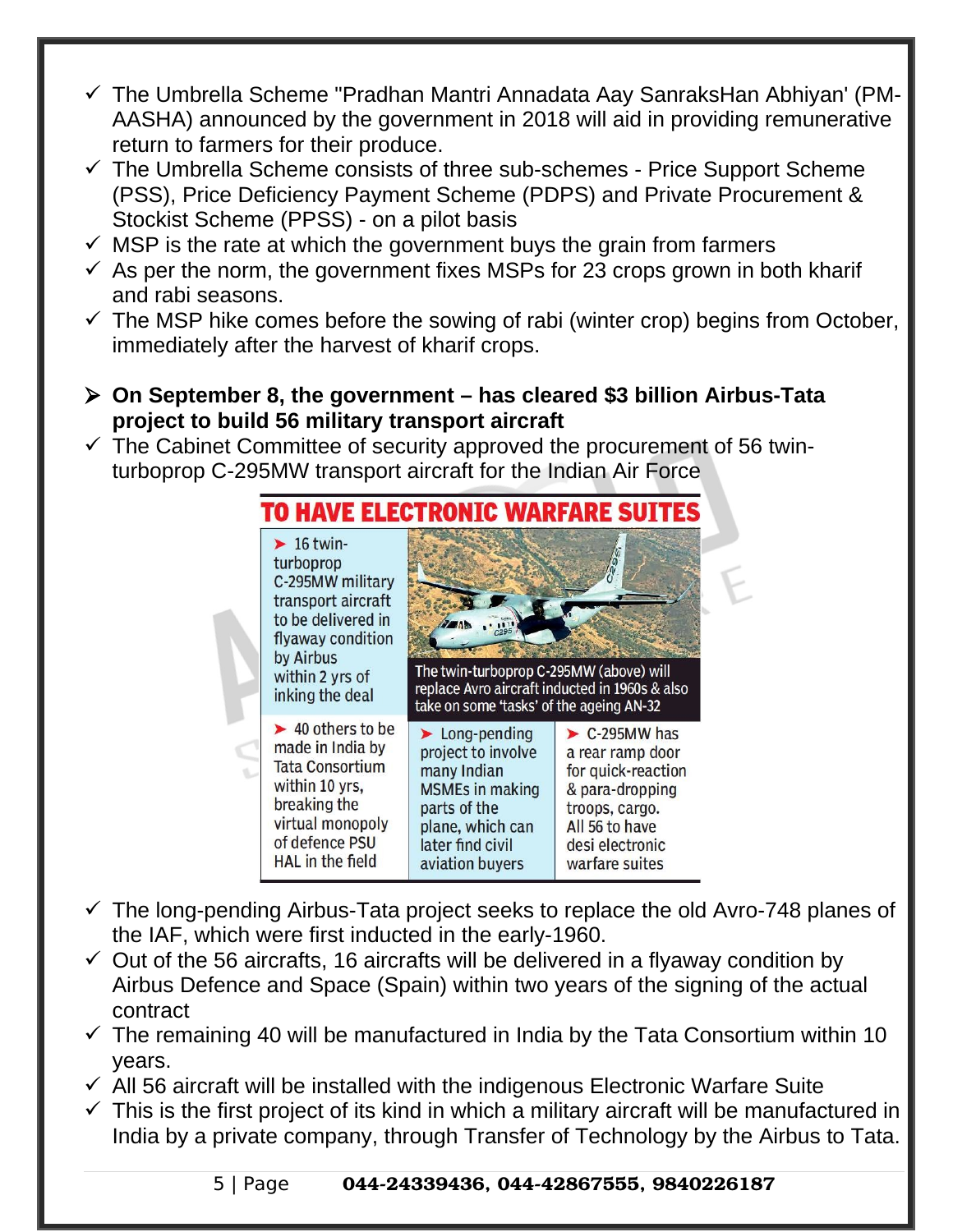- $\checkmark$  Till now, defence PSU Hindustan Aeronautics Ltd (HAL) were manufacturing the equipment in the field
- $\checkmark$  During the process of manufacturing in India, all the suppliers of TATA Consortium involved in special processes will gain and maintain globally recognised National Aerospace and Defence Contractors Accreditation Program accreditation.
- $\checkmark$  The Defence Acquisitions Council (DAC) in May 2015, headed by the then defence minister Manohar Parrikar, had first approved the Tata-Airbus project
- **On September 8, the Union cabinet cleared a Rs.10,683-crore productionlinked incentive scheme for the textiles sector.**
- $\checkmark$  Companies producing more than 50 man-made fibre garments and fabrics and a handful of technical textiles products will be eligible for incentives under the scheme.
- $\checkmark$  The five-year scheme for the sector is part of the nearly Rs. 2-lakh-crore PLI scheme for thrust sectors, including telecom and electronic goods
- $\checkmark$  Textiles, commerce & industry Minister Piyush Goyal announced the scheme as part of a larger set of measures for the sector, along with duty refunds and other incentives cleared by the government recently.
- $\checkmark$  Entities investing over Rs 300 crore in plant, machinery, equipment and civil works to produce the identified products will get an incentive of 15% of the turnover, which needs to be Rs 600 crore in the third year.
- $\checkmark$  This will reduce by one percentage point every year before it is withdrawn after the fifth year, but will be linked to the incremental turnover.
- $\checkmark$  There is another scheme for those investing Rs 100 crore or more but that comes with lower incentives.
- $\checkmark$  Over the five years, the government is hoping to secure fresh investments of Rs 19,000 crore, resulting in a cumulative turnover of Rs 3 lakh crore and creating additional employment opportunities for over 7.5 lakh workers.
- **On September 8, the Centre signed a ceasefire agreement with a faction of the Naga insurgent group National Socialist Council of Nagaland (K) Niki Group, led by Niki Sumi**



6 | Page 044-24339436, 044-42867555, 9840226187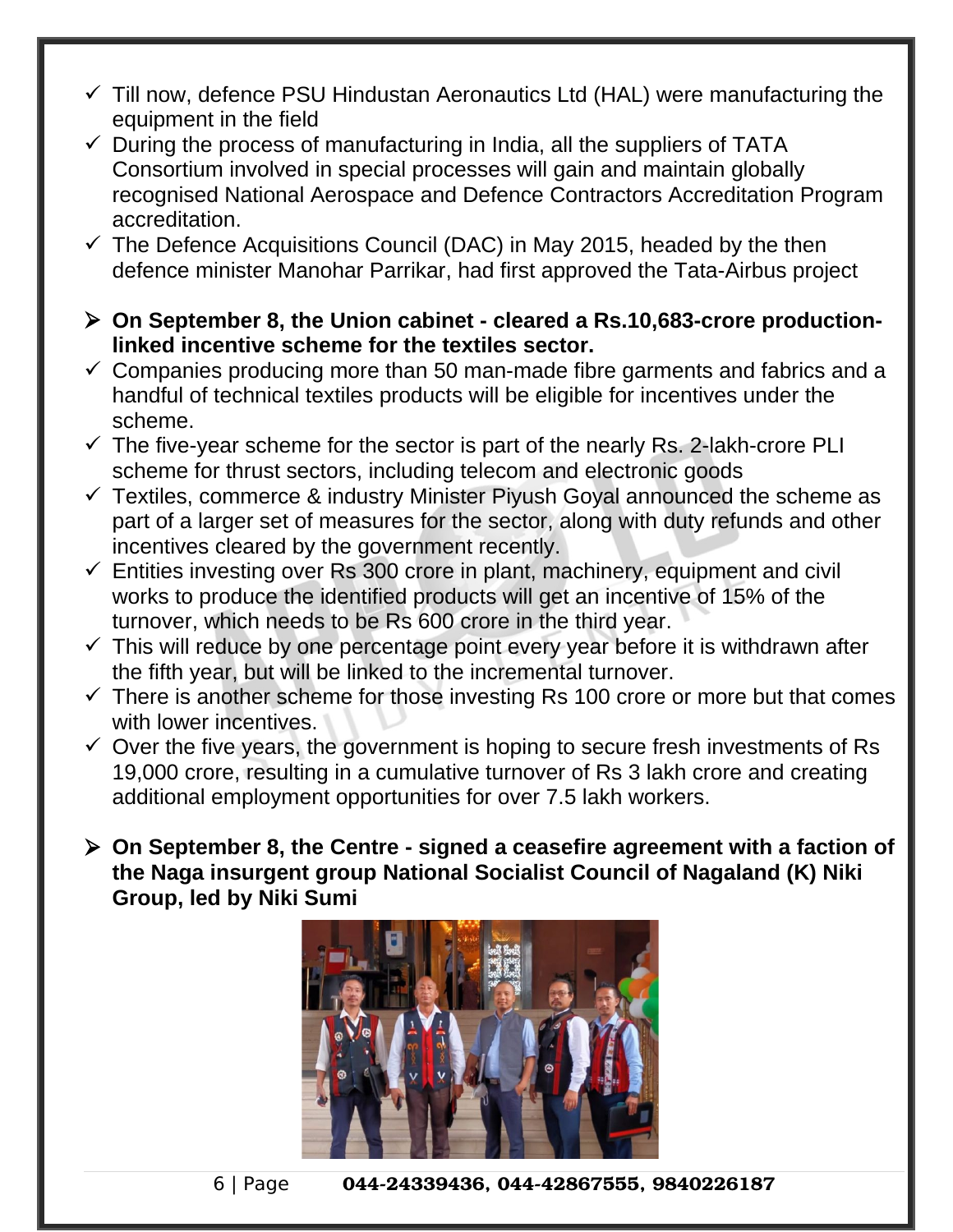- $\checkmark$  According to the home ministry, the peace pact will come into effect from September 8 for one year and more than 200 cadres of this group have surrendered with 83 weapons
- $\checkmark$  Sumi was the prime accused in the killing of 18 Indian Army soldiers in Manipur in 2015 and the National Investigation Agency had announced a reward of Rs.10 lakh for his arrest.
- $\checkmark$  The ceasefire agreement is hailed as a significant step in Naga peace process and in making the Northeast insurgency-free.
- $\checkmark$  The ceasefire agreement and agreed ceasefire ground rules were signed during the event.
- $\checkmark$  The Centre has already signed a framework agreement with NSCN-IM and ceasefire agreements with other Naga groups namely, NSCN-NK, NSCN-R and NSCN-K-Khango.

# **INTERNATIONAL**

- **On September 8, China announced \$31 million as aid to Afghanistan, as it backed the Afghan militant group's interim government**
- $\checkmark$  This was announced by Chinese foreign minister in the first meeting of foreign ministers of the neighbouring countries on Afghanistan
- $\checkmark$  Accordingly, China will provide 200 million yuan (\$31 million) worth of grains, winter supplies, vaccines and medicines as per the requirements of Afghanistan
- $\checkmark$  The meeting convened by Pakistan was also attended by foreign ministers from Iran, Tajikistan, Turkmenistan and Uzbekistan, all of them the neighbouring countries of Afghanistan.
- $\checkmark$  Russia was conspicuously absent at the meeting hosted by Pakistan's foreign minister Shah Mahmood Qureshi.
- $\checkmark$  China has decided to donate 3 million vaccine doses to the Afghan people in the first batch.
- $\checkmark$  China is also ready to provide more anti-epidemic and emergency materials to Afghanistan under the China-South Asian Countries Emergency Supplies Reserves.
- $\checkmark$  A day earlier, the Taliban unveiled a hardline interim government led by Mullah Mohammad Hasan Akhund, including a specially designated global terrorist of the dreaded Haqqani Network as the interior minister.

# **DEFENCE**

- **On September 8, the Centre and defence forces agreed to allow women aspirants to the Pune-based National Defence Academy (NDA)**
- $\checkmark$  This was announced by the Centre in the Supreme Court to a bench of Justices Sanjay Kishan Kaul and M M Sundresh
- $\checkmark$  The Centre, however, also sought an exemption from allowing women candidates for this year's NDA examination, which is scheduled to be held on November 14.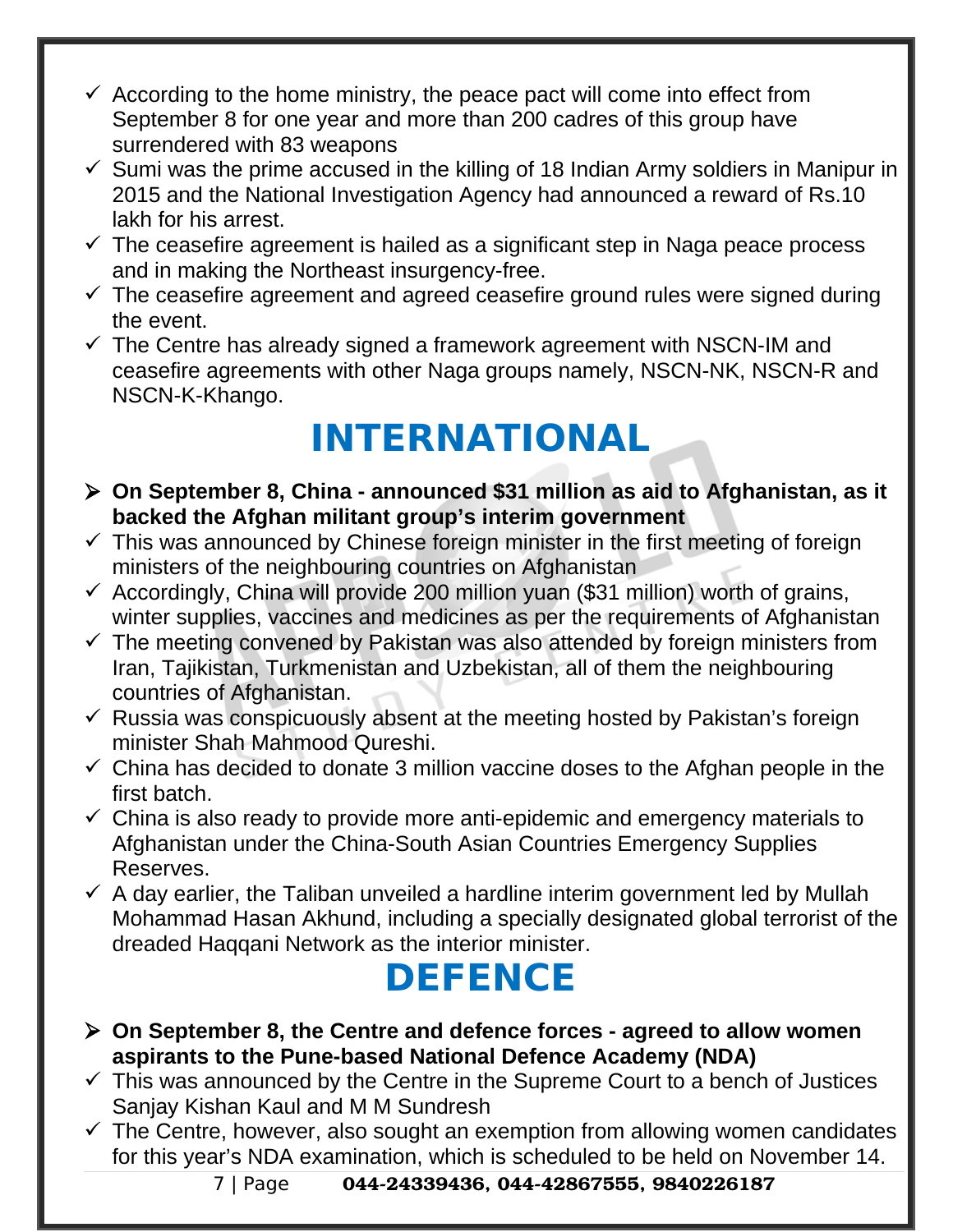

- $\checkmark$  Earlier, on August 18, the SC said that girls can also appear for the NDA exam  $\checkmark$  At present, only male candidates who have cleared class 12th, and are between 16-and-a-half and 19-years-old, can apply for this exam
- $\checkmark$  The exam is being conducted twice every year by the Union Public Service Commission (UPSC) for entry to the joint defence service training institute of the Armed Forces
- $\checkmark$  Those who clear the written exam then appear for Services Selection Board (SSB) interviews.
- $\checkmark$  Finally, those who clear their medical tests are inducted into the NDA, which was established in December 1954.

# **OBITUARY**

 **Tamil scholar, poet and veteran film lyricist, Pulavar Pulamaipithan (86 years) - passed away on September 7 at Chennai due to health complications.**



 $\checkmark$  Political leaders from the state including Chief Minister M K Stalin and former chief ministers and AIADMK leaders, Edappadi K Palaniswami, O Panneerselvam expressed their condolences.